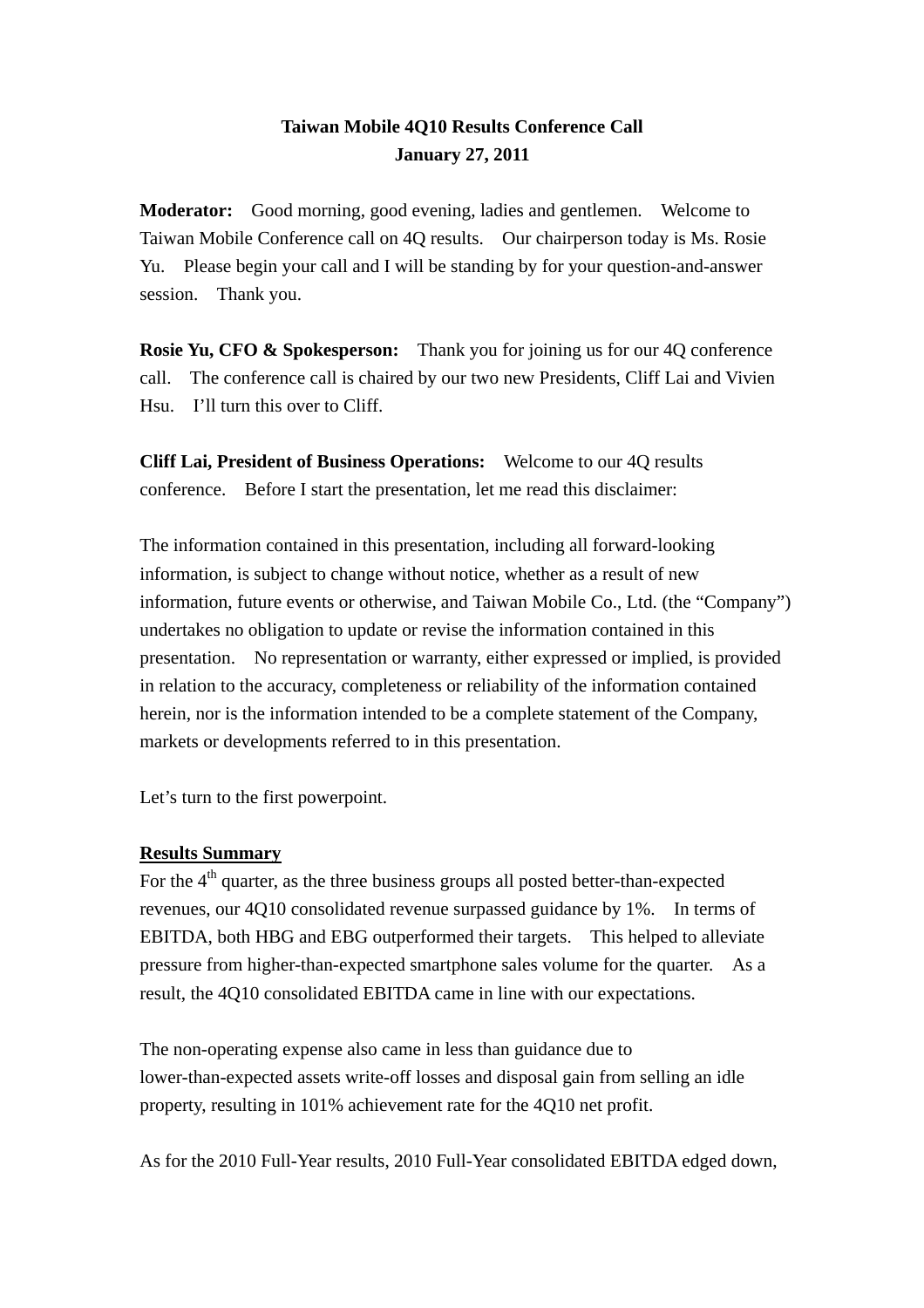due to rising smartphone subsidies designed to grow our wireless data revenue. Nevertheless, we still reported a stable EPS on the back of 1) stringent opex controls, namely cutting down network cost, bad debt expense, and non-smart phone subsidies, 2) beefing up the EBITDAs of EBG and HBG, 3) fewer interest expenses and assets write-off losses, and 4) lower statutory tax rate.

## **4Q Divisional Performance**

Let's look at our operating performance by business group.

For 4Q10, EBITDA of both EBG and HBG continued trending up sequentially and YoY. However, EBITDA of CBG hit its lowest level of the year as close to 40% of full-year smartphones were sold in 4Q, which weighed on margins.

In terms of full-year results, CBG's EBITDA was negatively affected by TWM's smartphone sales volume more than quadrupling from a year ago. In return, our wireless data revenue grew 26% YoY in 2010.

EBG's full-year profit growth is underpinned by rising enterprise mobile and roaming revenue, coupled with contained expenses.

HBG's profit rise came from 1) better economies of scale and 2) higher blended ARPU.

#### **Wireless Data Growth**

Let's turn to the next three slides. I would like to highlight our current sources of growth.

First on wireless data, in 2010, our wireless data continued its robust growth momentum, leveling its revenue as a percentage of mobile service revenue up to 16% from 13% a year ago.

The voice revenue softness and the revenue decline from the mandatory price cut were almost offset by increases from both the data and the roaming businesses.

As a result, TWM maintained a stable mobile ARPU, in contrast to rivals' ARPU drops.

#### **Our Smartphone Strategy**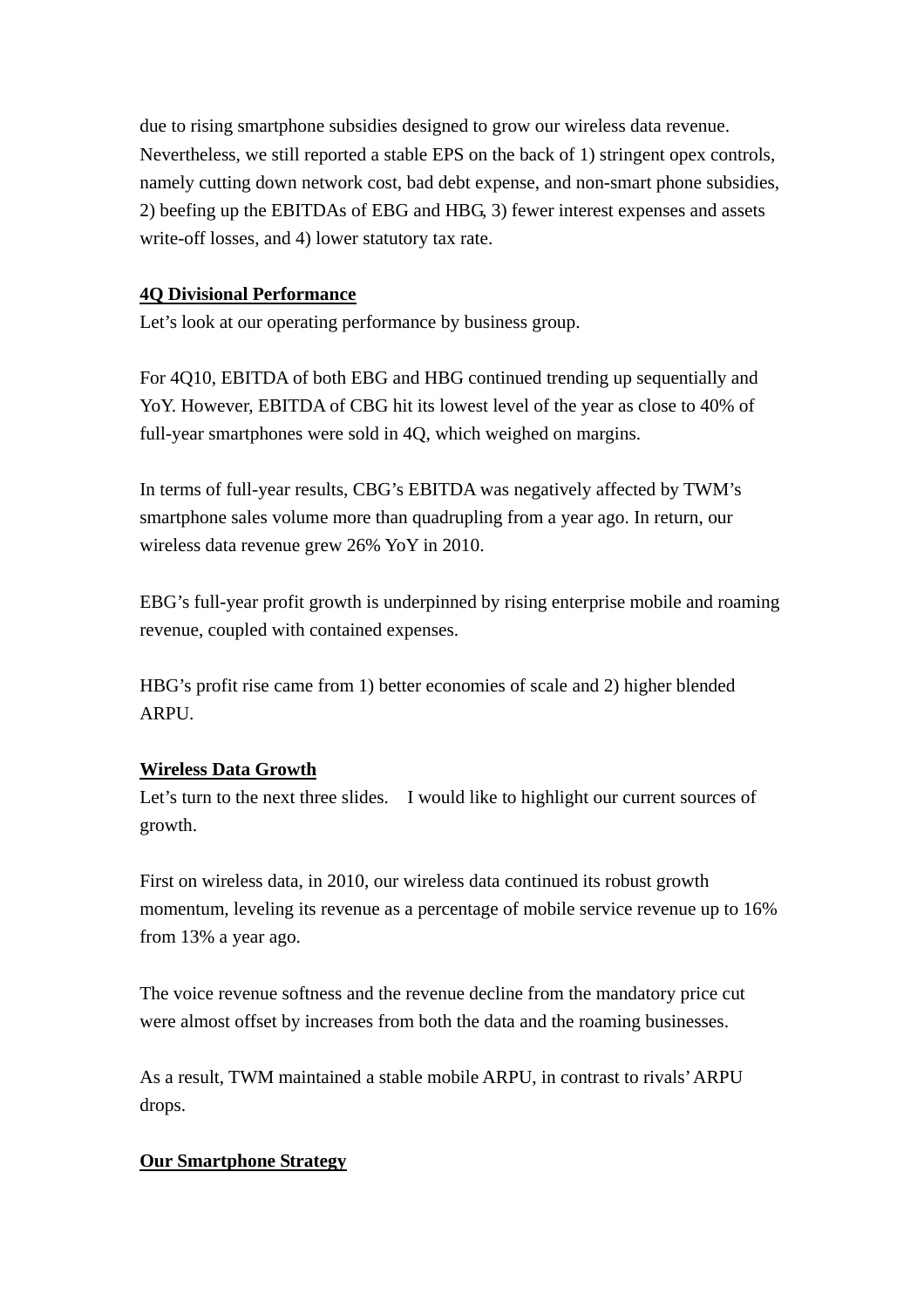For our smartphone strategy:

In light of smartphone users generating an ARPU more than two times postpaid's with only slight difference in terms of payback period, we have spent more resources toward increasing smartphone sales volume since 2010.

By leveraging a better product line-up through exclusive arrangements with leading vendors, we garnered the leading position in this segment in 2010.

Apart from the eight smart device models we introduced in 4Q10, we currently have more than twenty smart devices on the market, more extensive than our peers.

## **CATV Growth Catalyst**

In 2010, we were not only dedicated to growing basic-TV subscriptions, but also selling more services, such as cable internet and digital TV, into the same household.

As indicated in the table, our internet subscriber number increase of 20% and DTV customer number growth of 258% are all higher than the 3% rise in analogue TV services in 2010. These have contributed to a 5% YoY increase in blended ARPU for HBG.

Given that only 24% of our customers are using our internet services and 5% of our customers have subscribed to DTV services, we expect further expansions in internet and DTV service take-up.

Let me turn this microphone to Rosie, who will give us a cash flow analysis.

#### **Cash Flow Analysis**

**Rosie, CFO & Spokesperson:** Operating cash flow for the quarter increased to NT\$7.63bn, as there was tax payment in 3Q.

Cash outlay on investing activity were mainly for NT\$1.4bn in cash capex and an incremental NT\$150m investment in our 49.9%-held Taipei New Horizons Co., Ltd. in 4Q.

On the financing front, a NT\$5.1bn decrease in short-term borrowings was partially funded by NT\$2.3bn of new long-term borrowings in the quarter.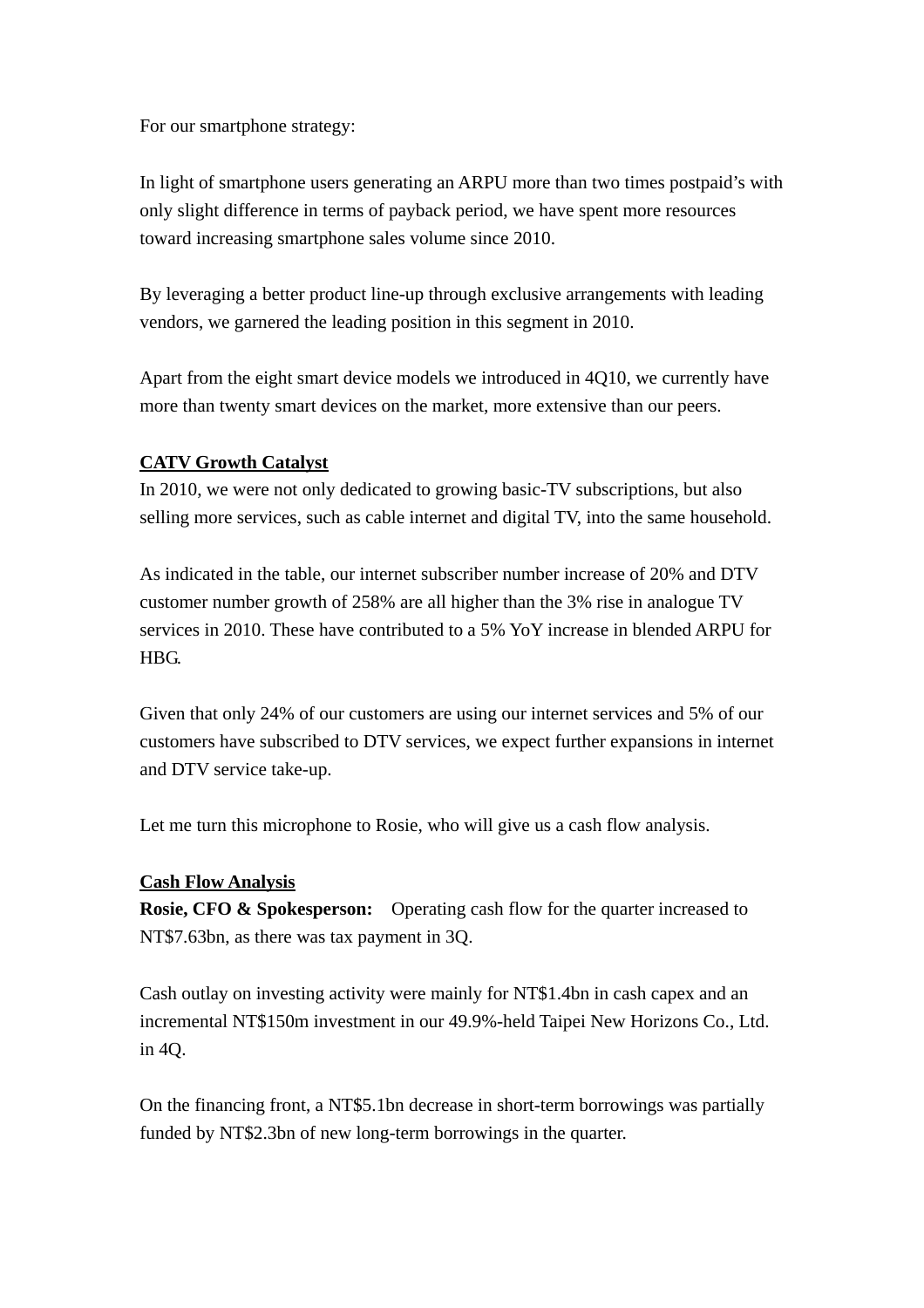In terms of 2010 full-year cash flow, we had a net cash inflow of N\$3.05bn instead of a net cash outflow of NT\$0.87bn in 2009, mainly due to 1) lower tax payments, 2) falling capex , and 3) lesser debt repayments in 2010.

Free cash flow came in at NT\$19.8bn for the year, translating into an annualized yield of 7.5%.

## **Balance Sheet Analysis**

On the asset side, our cash balance at the end of 2010 increased from a year ago.

Net property and equipment value decreased from 2009 level because depreciation and write-off continued to be higher than capex. The net PP&E balance at the end of 2010 consists of \$37.3bn of mobile, \$4.4bn of fixed network and \$1.9bn of cable-TV assets.

With higher cash and lower borrowings, our net debt declined to NT\$7.95bn, at the end of last year, leading to 0.29x net debt to EBITDA ratio.

Let me turn this over to Vivien for 2011 forecast.

## **2011 Forecast**

**Vivien Hsu, President of Administration:** As to this year's guidance, regulatory factors including continuous mobile mandatory price cut and the newly implemented fixed to mobile price cut combined will reduce our EBITDA by an estimate of NT\$1.7bn. However, aided by doubling smart-phone penetration in both 2010 and 2011 in order to foster wireless data revenue, TWM's EBITDA in 2011 is expected to reverse its previous declining trend quarter-by-quarter with the increase in revenue sufficient to cover increased handset subsidies.

Lower asset write-off losses, tax expenses, and fewer number of share counts after the capital management of this year will provide cushions to our bottom line as expected. The EPS will edge down by a mere 1% in 2011.

## **Event Update**

The following page of our 2011 capex guidance and the update of management and regulation changes is for your reference.

We want to highlight that the F2M price reduction is not evenly distributed in the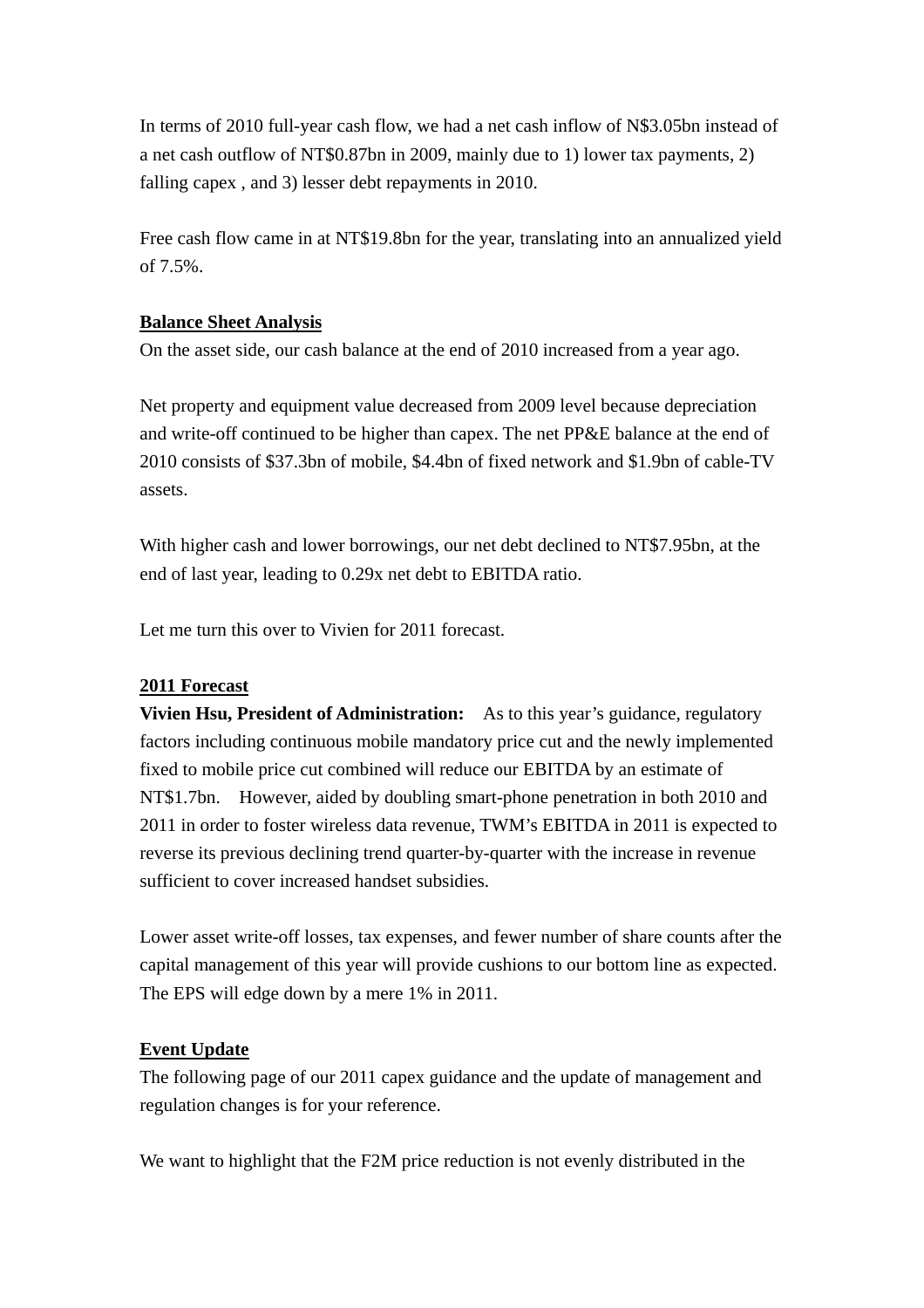six-year period from 2011. Around 50% of the tariff/interconnection reduction will be realized in 2011, which means much lesser impact for the rest of the period.

The following page of the awards we recently received and our newly launched products and services are also for your reference.

## **Key Message**

To wrap up the presentation, the last slide summarizes the key message that we would like to deliver. Now, we would like to take questions from the floor.

**Moderator:** Ladies and gentlemen, we will now poll for question. If you would like to register for a question, please press #1 key now. Once again, it's #1 key for questions.

# **Q & A**

**Tien Doe, GIC Singapore:** *Hi, good afternoon. Thanks very much for the opportunity to ask a question. Your HBG ARPU was pretty strong. I don't know if you said it was combination of rising internet penetration. Your expectation for that ARPU going forward. It's been steadily increasing over the last couple of years. You expect that continued growth in 2011 or do you think that's going to flatten off in 2011? What are you seeing competition-wise from the other cable operators and from Chunghua?*

**Cliff:** We believe the cable internet ARPU will edge up a little bit because, currently, we are in the process of converting a lot of low ARPU users to high-speed internet users. As a matter of fact, more and more users are switching to high-speed. So, we expect the ARPU will increase a bit for this year.

**Tien**: *Right. And overall, the blended ARPU for cable TV, you expect that to continue upwards as well?*

**Cliff**: Not really because this year, several SOs need to implement a mandatory price cut required by the county government. So, we expect that the APRU will be flat or even a little lower. Not all the SOs are affected.

**Tien**: *That is the majority of SOs or just a few of those? And what is the extent of the cut?*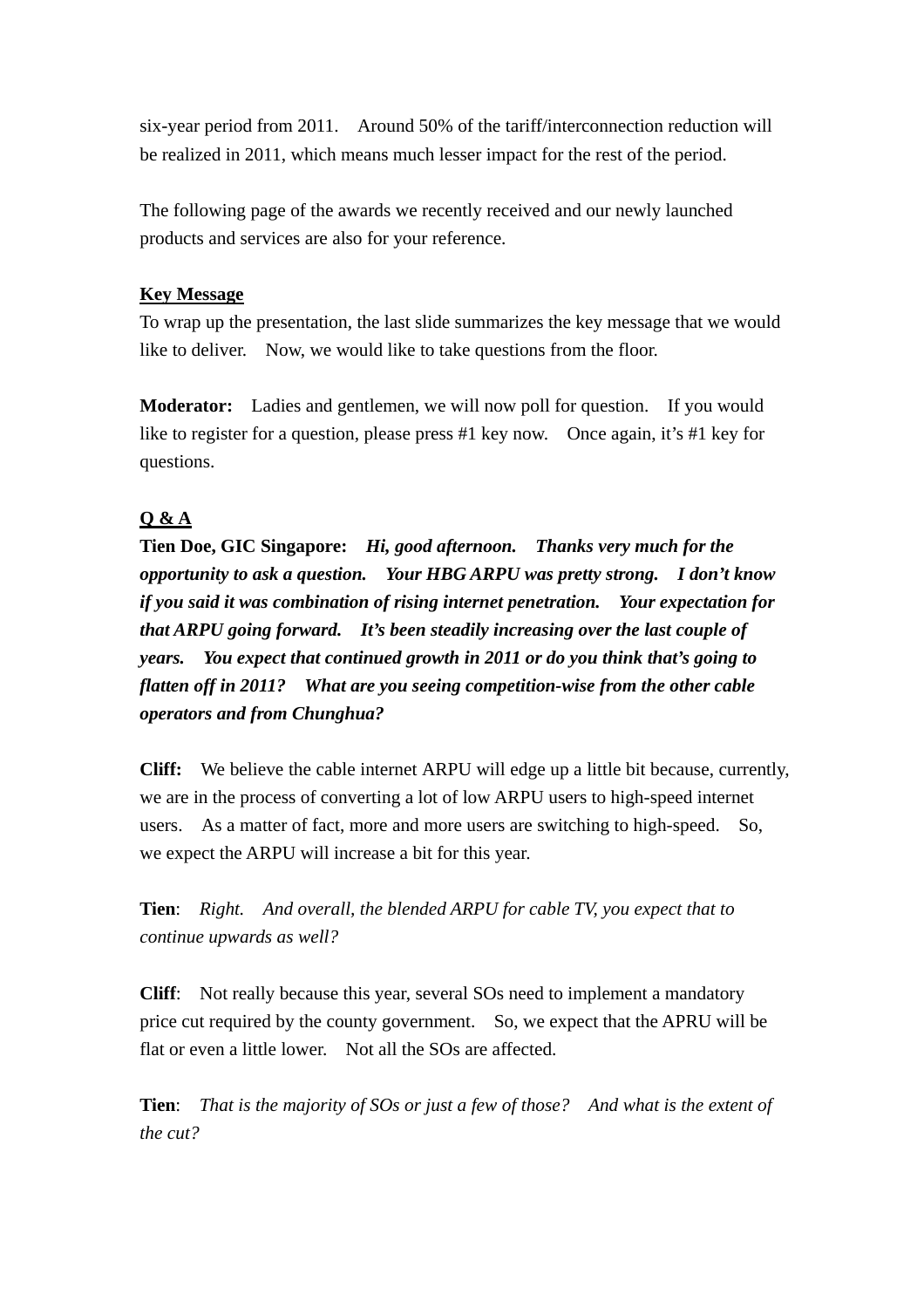**Cliff**: The extent is not significant. It will certainly affect our ARPU increase. That's why we expect the ARPU to be pretty much flat.

**Veysern Ling, UBS HK:** *Hi, thank you for the opportunity. My question is, of your estimated \$1.7bn in actual EBITDA from the mandatory tariff reduction or the price reduction of fixed-to-mobile, what is the breakdown between the two? How much is from the tariff reduction and how much is from the fixed-to-mobile?* 

**Rosie:** For the F2M regulatory change, the total impact on EBITDA is about NT\$950mn. And for the mandatory tariff cut, it's about NT\$700mn. So, combined, the EBITDA impact is NT\$1.6bn

**Leo Anderson, HSBC HK:** *Just two questions on the wireless data side. Firstly, you've obviously seen strong growth in smartphones. How is that been reflected in terms of your network utilization? Do you see any bottlenecks in urban areas because of strong data traffic demand? And, secondly on the pricing side, can you give us your thoughts on how you see data pricing evolving? We've seen quite a strong shift toward peer pricing in the US and Europe, but Taiwan and much of Asia still seems to be on a flat rate basis.*

**Cliff**: On the first question, currently, we don't see there is a bottleneck in our network deployment. Up until now, our network can meet the needs of significant growth in data traffic. So, for 2011, we don't see any problems.

As for the  $2<sup>nd</sup>$  question regarding whether there's a tier pricing for data rates, currently, the operators are talking with NCC because most of the operators will offer 21mbps service in this year. We're trying to convince NCC to allow us to offer tier pricing instead of all-you-can-eat pricing. But, up to now, the NCC hasn't agreed that we can have tier pricing. We're actually trying to convince the regulatory body regarding the tier pricing.

**Joseph Quinn, Macquarie:** *Hi there. Thank you very much for the call. Two questions. Firstly, can you go into a little more detail in terms of how you see your mobile revenue growing this year in terms of by year end what sort of extent will data revenue make up of overall mobile revenue? In addition to that, can you also go into a little bit detail in relation to your handset cost of how you expect that to translate in the year, do you expect a consistent level of you've seen it in the 4Q or should this pull back throughout the year? In your presentation on slide 6, you*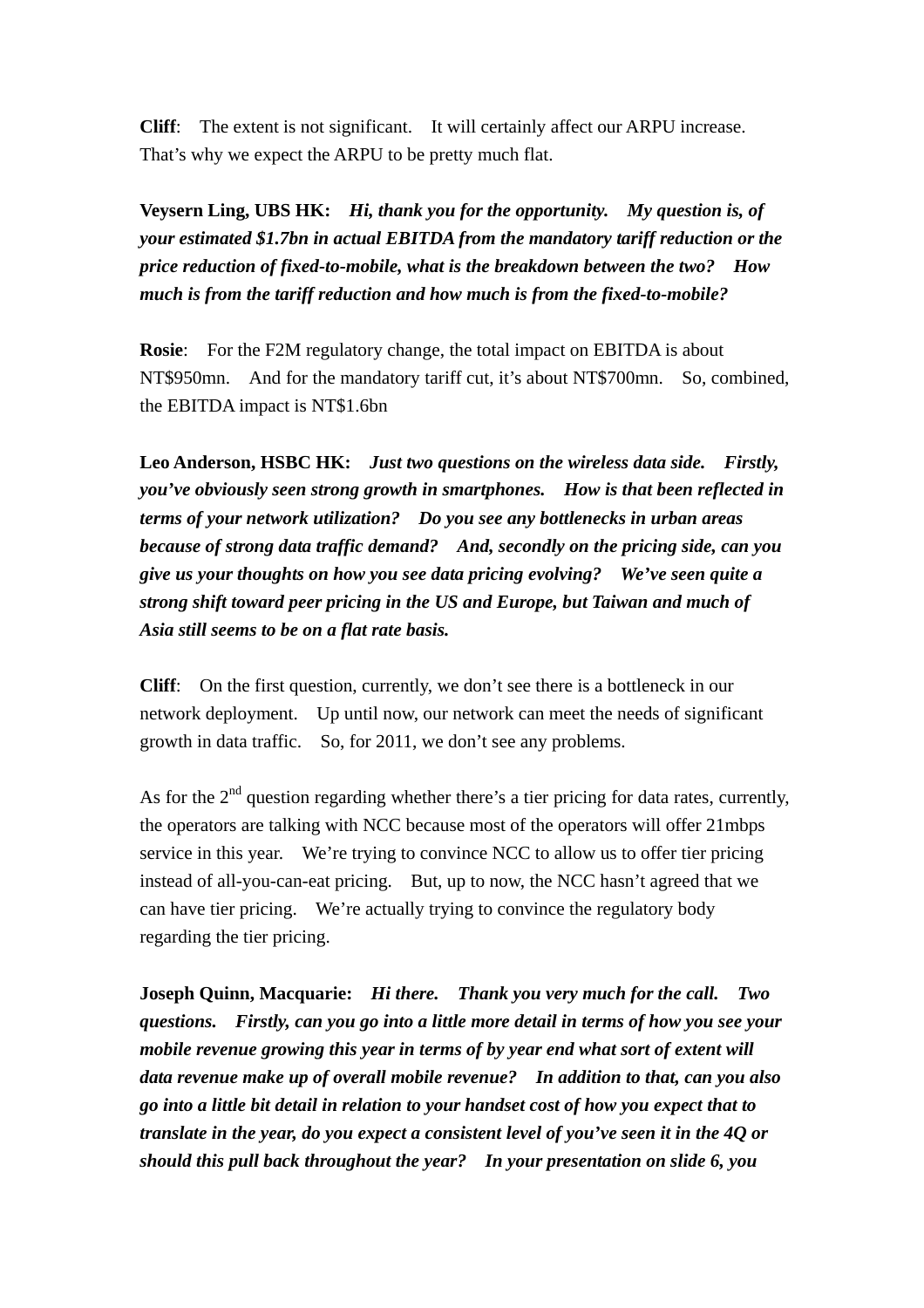# *refer to payback period being quite normalized for smartphones vs. your regular feature phones or your normal phones, can you elaborate a little more what that payback period is?*

**Cliff**: The mobile revenue is basically flat. In 2011, basically we see that our data revenue growth really can cover the loss from the voice and from the mandatory pricing cut, those government requirements. So, basically, in 2011, we see the data revenue will cover most of the voice revenue loss. This is for the first one.

The data revenue growth for this year is roughly around 35%. So, most likely, by the end of this year, we are in 20% range of total mobile revenue. This year as in the past, TWM not only focus on smartphone, but we are also focusing on Android platform and we see that the handset price on the Android handset may go down. This will help us to alleviate our subsidies in the smartphones. The payback time for Android handset may shorten in this year. As for most of the smartphone, the payback time is between four to eight or ten months. It depends on the different kinds of handset, depends on the price.

**Joseph**: *Ok, thank you. Just a follow up, you're looking for roughly 5% revenue growth for the year in 2011. What makes up the largest components of that?*

**Rosie**: If you're talking about the 5% revenue growth, it will mainly be driven by the handset sales.

**Gary Yu, Morgan Stanley HK**: *I just have two questions from my side. First is on your smartphone penetration, what is the current percentage of the subscriber base already on smartphones? On the incremental growth of your subscribers, what's the percentage of new sales coming from smartphones as well? The 2nd question, I had a follow up on your previous guidance of 5% revenue growth this year, if I excluded handset sales, if I only look at service revenue, what kind of growth rate are you expecting for this year? If you can break it down to mobile and cable, that would be helpful as well.*

**Rosie**: Basically, just as Cliff mentioned, the pickup in data growth will offset the decline in voice service this year. So, basically, we are seeing 1% growth excluding handset sales.

**Gary**: *And that is including both mobile and cable, 1% service revenue growth.*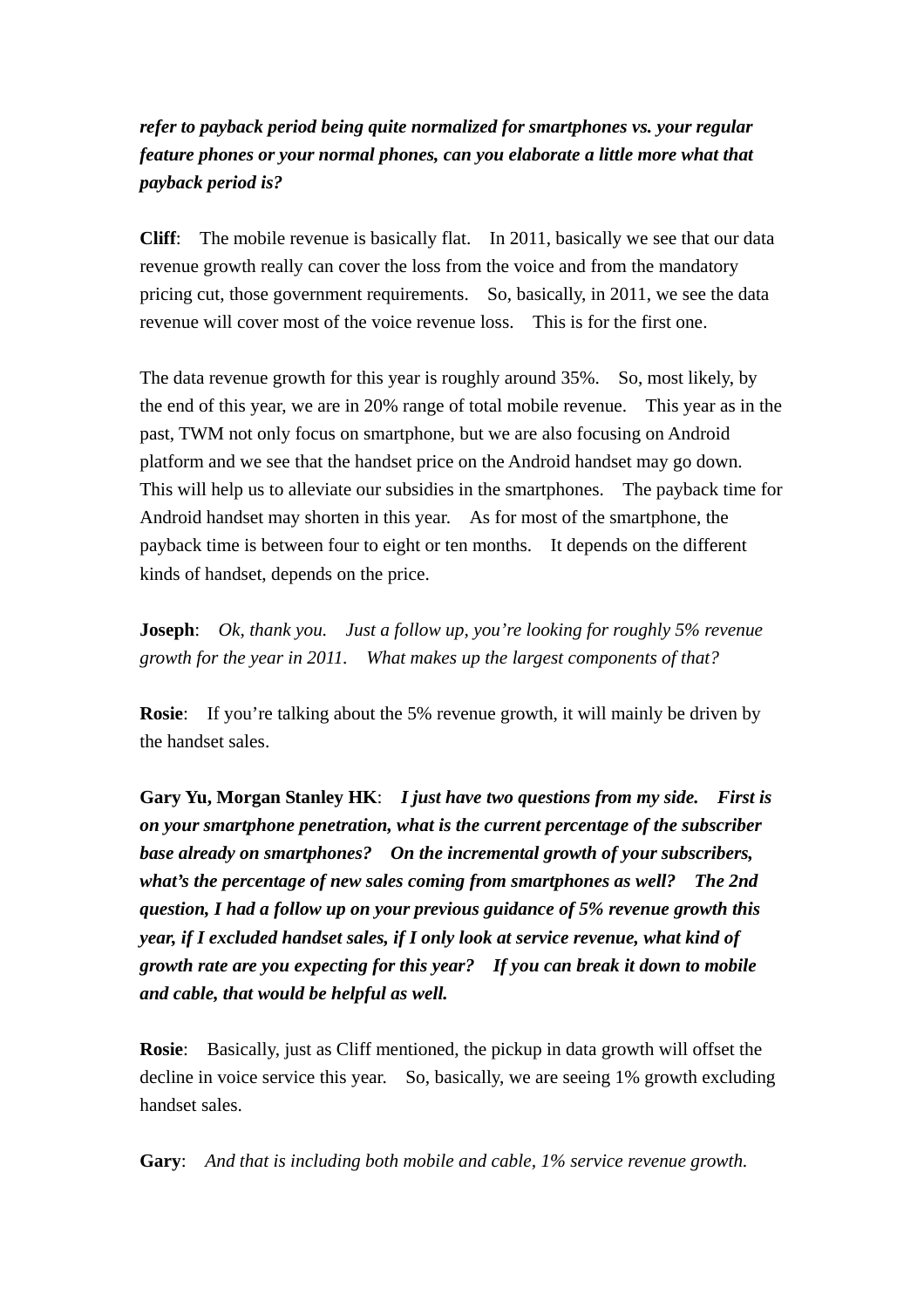**Rosie**: For mobile, it's 1%. Cable, on average, is 4%.

**Gary**: *I guess I still have one more question, which is my first question regarding your smartphone penetration and the percentage of new sales on smartphones as well.*

**Cliff**: In year 2010, we sold around 450,000 smartphones. But, for this year, the projection is around 650,000 to 700,000 smartphones. And, currently, in last December, smartphones sales roughly take up close to 45% of our total phone sales. And, this year, our projection is close to 50% of our total phone sales.

**Rosie**: So, the smart device penetration among the subscribers is about 10%, about 11% by year end.

**Dan Mitchell, Nomura HK**: *I noticed for the mobile division capex, it increased by about 10% from 2010 level. Is it possible to share with us what kind of total data traffic flow increment percentage-wise you're forecasting in order to increase that 10% capex? Is it possible just by increasing the capex by 10% and handle all the additional data traffic that you're forecasting for 2011?*

**Cliff**: The forecast for the data traffic growth for 2011 is roughly 80% more than 2010. And our estimation is with a 10% increase in capex can cover the needs of the 80% growth. Plus, we have negotiated with our vendors to reduce the equipment price. That's why we only need a 10% increase in capex to cover the need for the traffic growth.

**Dan**: *So, just to re-confirm, 10% increase in capex is enough to cover 80% increase in data traffic for this year, right?* 

**Cliff**: Yes.

**Leo Anderson:** *Just one follow up question on the smartphone issue. 45% of handset sold in December were smartphones. And, as you say, the cost for Android phones in particular is going to decrease significantly through 2011. Do you not think your forecast for 50% of phones sold to smartphones this year might be a little conservative given that trend?* 

**Cliff**: At the end of 2009, smartphones sales only take up maybe less than 10% of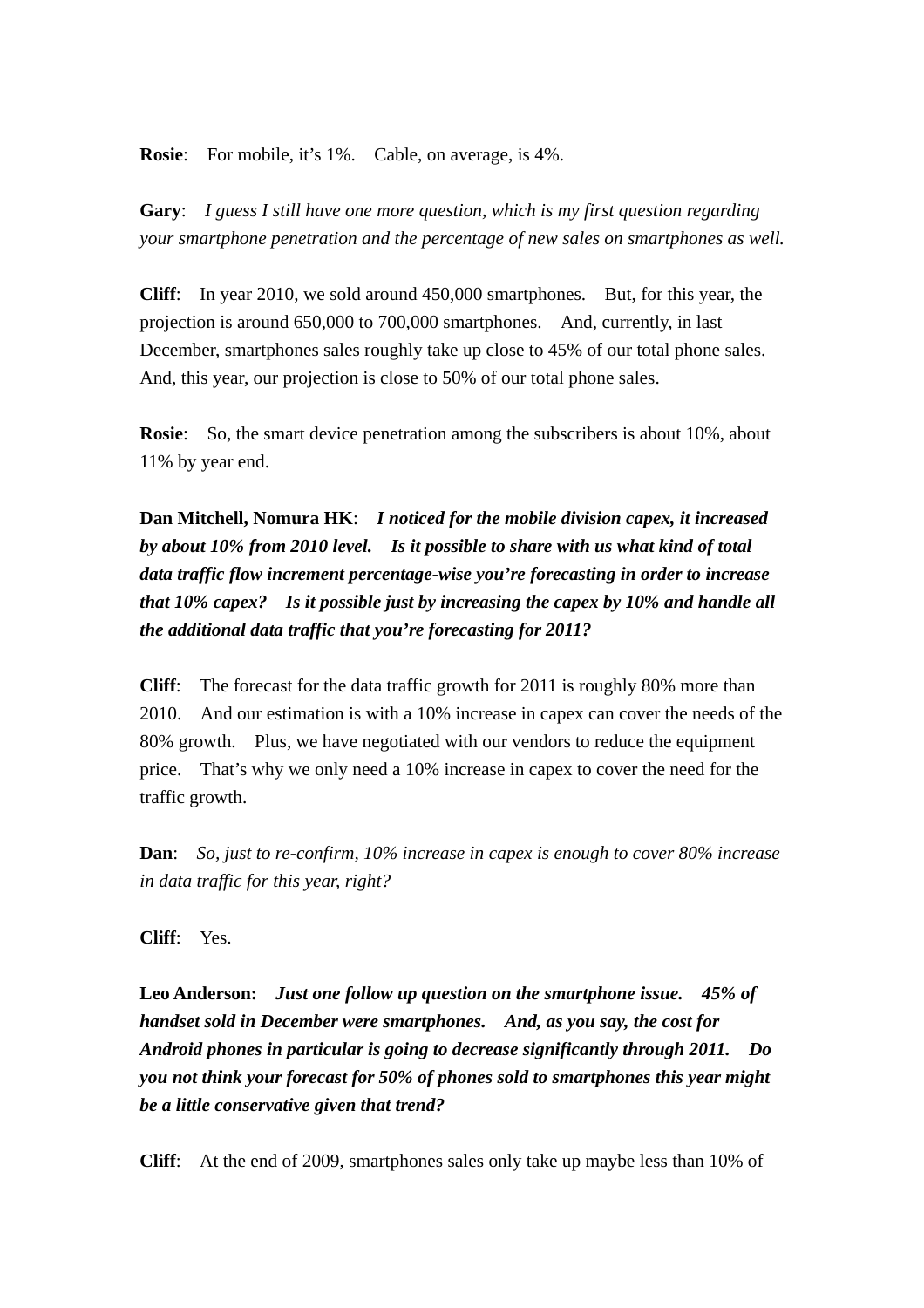our total phone sales. Last year, it was tremendous. So, we grew from less than 10% to almost 45%. That's why we are a little conservative regarding growth of this year. Plus, in the 1Q and 2Q, I think a lot of vendors are adjusting their product lineup, so, as a matter of fact, one of the key drivers for smartphone penetration is iPhone. And, iPhone sales will slow down in the 1Q and 2Q. Therefore, in the 4Q of last year, we have seen a very strong demand for iPhone, but the iPhone demand will drop off in the 1Q and 2Q. That's why the total projection for next year is due 50%. On the 4Q, we have full impact of the new iPhone 4 launch.

**Rosie**: And, also, to clarify Gary's question on smart device penetration, the figure I mentioned was incremental. So, actually, by end of this year, we should have over 20% of our subscribers using smart device. Postpaid customers.

**Lucy Liu, JP Morgan HK**: *I just wonder which quarter do we expect to see the inflection of your CBG margin? I understand that the 2011 margin will pick up, but can you maybe pin down the exact quarter you will see the recovery of the margin trend?*

**Cliff**: EBITDA will turn the corner in the 4Q.

**Rosie**: Based on our forecast.

**Alastair Jones, New Street Research London**: *I was wondering if you could detail the extent of fixed-to-mobile price cut the regulators demanded. What the current tariff is and how quickly that is going to down? I know you said 50% of the cut is coming through 2011. But just to gauge how big the cut is overall. And, also, what percentage of your revenue on the mobile side comes through interconnect fixed-to-mobile revenues?*

**Rosie**: The price cut is roughly 30% in the first year. From about NT\$5.2/ minute to NT\$3.65/ minute.

**Alastair:** *And in subsequent years?*

**Rosie:** Subsequent years, the difference will be 17 cents for the 2<sup>nd</sup> year. And 27 cents each year later on.

**Alastair**: *And the percentage of your revenue on the mobile side that comes through*